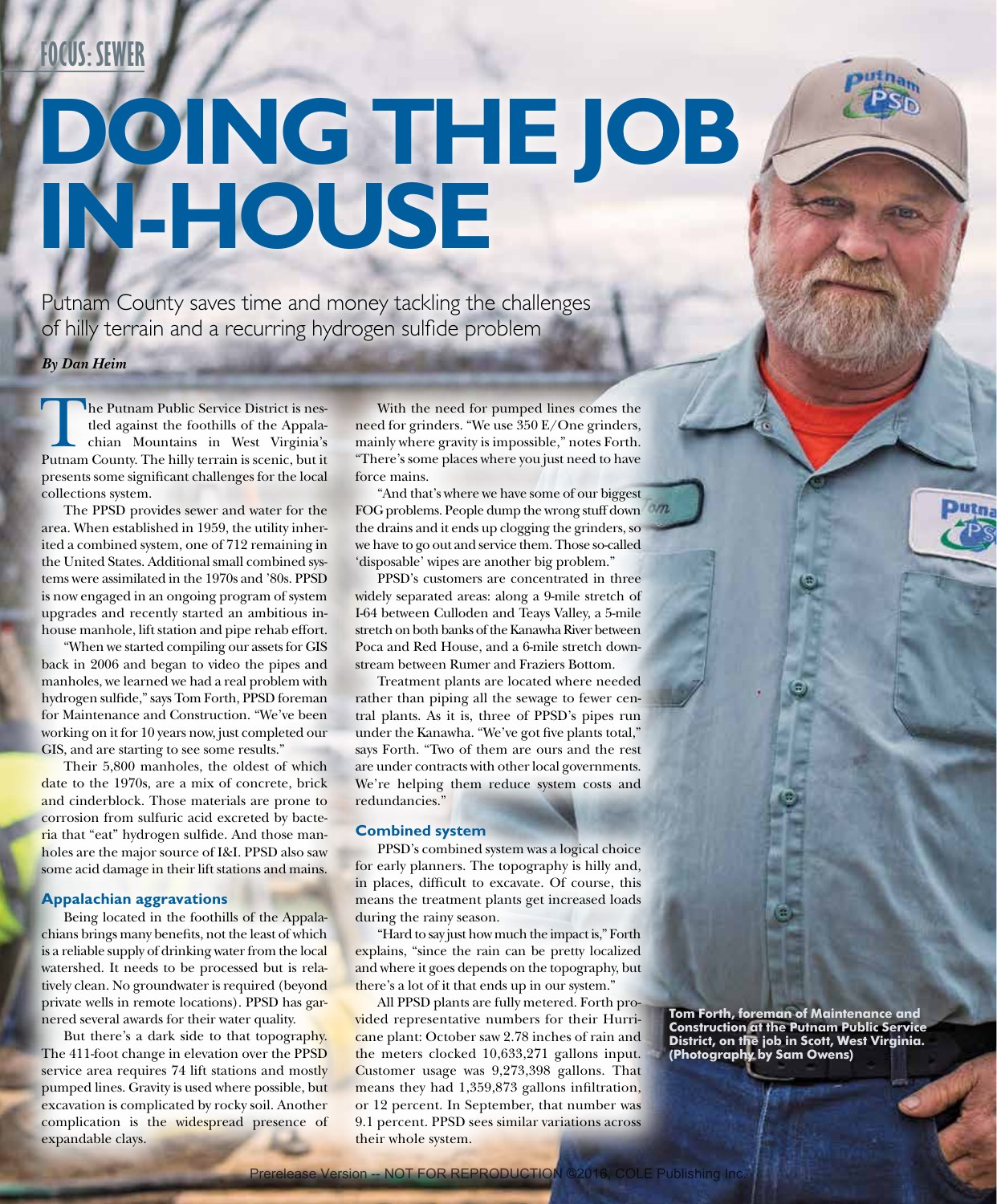



**Top: Putnam Public Service District maintenance crew member Jeremiah Campbell applies grout to a manhole wall at Scary Creek Industrial Park in Scott Depot, West Virginia. Above: Tom Forth pumps grout through the Step Up 120 (Imer Group) grout pump and spray machine while his crew sprays the inside of a manhole.**

When PPSD sees a spike in one area, they follow up with an inspection crew that looks at every manhole and checks for cross connections. With all assets now mapped in GIS, the crew can quickly diagnose the problem. Since PPSD started their manhole rehab program, they've seen significant reductions in I&I.

Cross connections are another issue. Residences and businesses are reasonably compliant with guidelines for diverting runoff, but violations are ongoing. The usual notification protocols are attempted before fines are issued.

"We've got a whole lot of that," says Forth. "And we've got a program to deal with it. Our inspectors always catch it. If we find a manhole with unusually full flow we video the pipes to find the cause. If it's I&I in our own pipes, we fix it. If it's not, we do a smoke test. That's how we find the violations and that's when the letters go out."

#### **Hydrogen sulfide problems**

Some of the 5,800 manholes in PPSD's system are pushing 50 years old and are made from materials susceptible to corrosion. They've added some

new manholes as needed for growth, but the old ones are nearing the end of their design life. Aging is accelerated by aerobic bacteria called *thiobacillus concretivoru.* Those bugs will "eat" hydrogen sulfide, excreting sulfuric acid in the process.

"All the hydrogen sulfide in our system comes from waste," Forth explains. "The soils here are low in sulfates, so there's no contribution from I&I. We find some damage in our lifts and pipes, but the worst is where force mains enter manholes. We had some where the main was

delivering 1,200 to 1,400 gpm,

# **PROFILE:**

### Putnam (West Virginia) Public Service District Sewer System

**SERVICE AREA:** 19 square miles (in Putnam County, West Virginia)

**CUSTOMERS:** 10,558 residential, 560 commercial

**POPULATION DENSITY:**  162 per square mile

#### **INFRASTRUCTURE:**

270 miles of mains, mix of asbestos cement, ductile, PVC and terracotta, diameters 4-16 inches; 74 lift stations (5-25 hp); 5,800 manholes (concrete, brick, cinderblock); 350 E/One grinders; 5 treatment plants (2 of their own, 350,000 and 325,000 gpd capacities, 3 additional plants under contract)

#### **EQUIPMENT:**

CUES sewer cam, SEA 747 trailer jet, 6 portable and 19 stationary 240/ 480VAC generators, portable grout pump, no-dig pipe patch equipment Fleet: F-650 single-axle dump, F-550 mechanics truck, F-350 single-axle dump, F-350 maintenance truck, GMC 3500 sewer maintenance truck Other: Case 4x4 rubber tire hoe, Kubota 121 track hoe, Kubota U45 track hoe

**ANNUAL BUDGET:**

\$302,000 capital, \$7.34 million operational

**EMPLOYEES:** 41

**AVERAGE PRECIPITATION:** 

55 inches per year (41 rain, 14 snow)

**SOIL TYPE:** Highly varied: sand, clay, shale, rock, river-bottom soil with an elevation change of 441 feet (640-1,081 feet)

**WEBSITE:**  www.putnampsd.com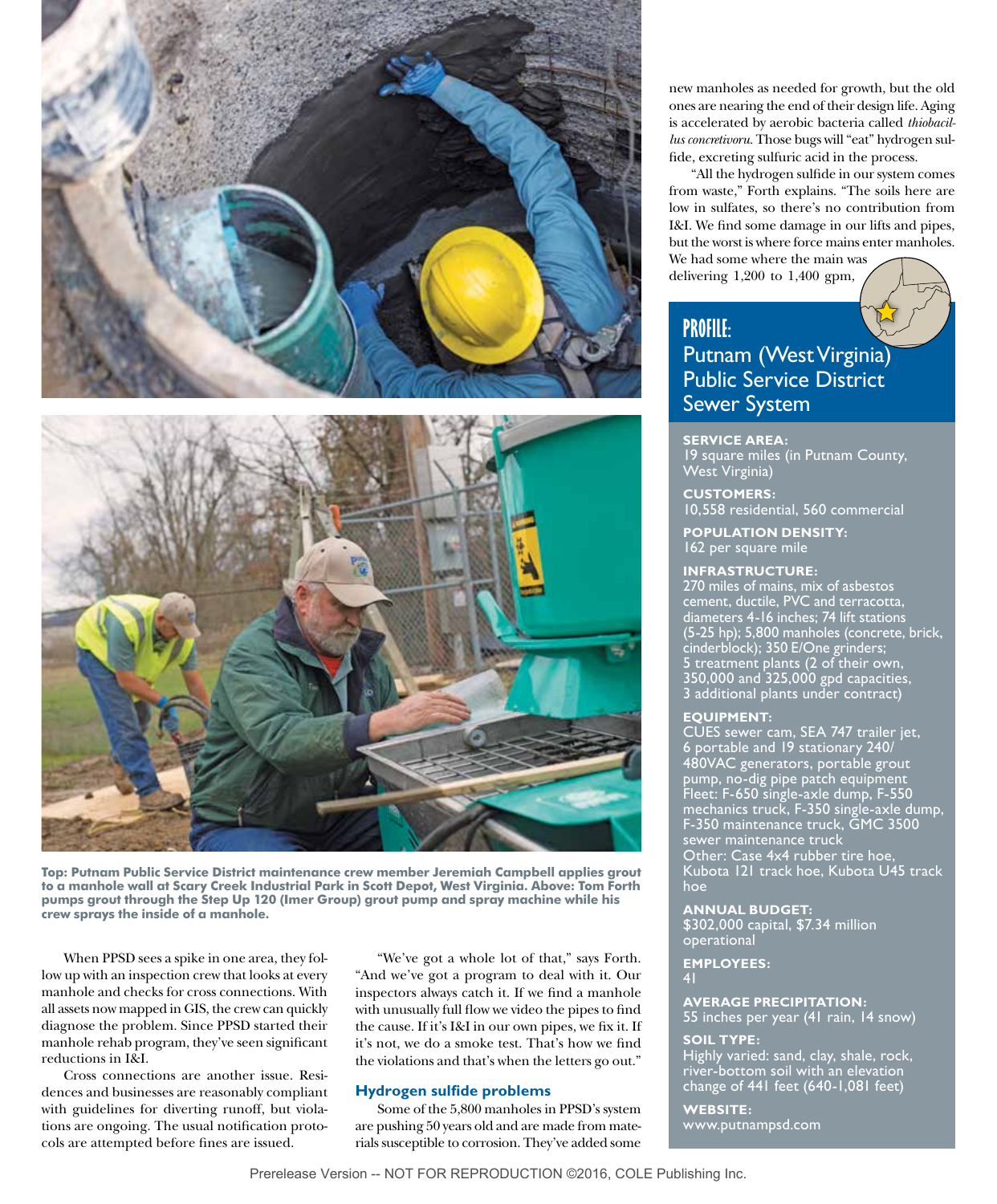

and they were in bad shape.

"That generates a lot of turbulence and mixing and brings oxygen to the bacteria, helping them grow. So we keep an eye on those manholes, inspecting them regularly and prioritizing them for rehab work."

Not all repairs are related to hydrogen sulfide. Some of the oldest manholes are made of materials structurally weaker than concrete, and they can contribute to I&I even without corrosion.

#### **Hydrogen sulfide solutions**

"We went with a manhole lining system based on aluminum nitrate," notes Forth. "It had one of the best ratings for resistance to corrosion. So the first 11 manholes were subbed out. When I watched the process, with my construction experience I knew we could do that in-house. So I went to my boss and he gave me the green flag."

What they got was an increase in speed and a decrease in cost. When they subbed out that job they were paying about \$300 per foot. When they tried it in-house applying the lining by hand, that cost dropped to \$177 per foot. But it was difficult work, with the 13 manholes they tackled ranging from 8 to 14 feet deep.

"That work nearly killed us," recalls Forth laughing. "So I started some research and decided to buy that grout pump from Parson Environmental. It got our cost down to around \$130 to \$140 per foot."

Doing as much rehab work as possible inhouse saves time and money. "That wasn't a tough decision," Forth proudly observes. "We've got a good fleet and the right equipment. Plus our guys can do the job. Bottom line is it keeps our costs

## SELF-HEALING CONCRETE

There's an interesting development underway at Delft University of Technology in the Netherlands. Utilities with hydrogen sulfide problems, take note. Dr. Henk Jonkers, a microbiologist working at Delft, is developing a special blend of concrete that when cracked or corroded can actually repair itself.

The product promises a huge increase in the service life of concrete, whether in buildings, bridges or wastewater systems. But it's not an additive or coating — it's a blend of concrete with embedded bacteria that can fill cracks and pits as they form.

"I was inspired by the way the human body can repair itself, and I started thinking about how that same ability could be transferred to structural materials," Jonkers says. His research eventually led to a unique mix of organics and inorganics.

Many types of living organisms are capable of producing structural materials — from human bone to coral reefs to the calcium carbonate excretions of certain bacteria. Bacteria can remain dormant for long periods, deprived of light and water, so they were good candidates for further investigation.

Concrete has a high pH when liquid (11-13), so what was needed was a bacterium that not only excreted calcium carbonate but could also tolerate an alkaline environment. Additionally, it had to be a sporeproducing bacterium.

The bacteria Jonkers chose are dormant *Bacillus* and/or *Sporosarcina,* contained in pellets with a food source (calcium lactate). The pellets are produced as a fine powder that is mixed into the concrete before pouring. These bacteria will remain dormant but viable until needed. When a crack or pit forms, something amazing happens.

Water seeps in and reactivates the bacteria. They eat the food and excrete a hard calcium carbonate (CaCO3) filler, essentially organically generated limestone. This seals the breach and prevents water from reaching the rebar. Rebar expands when it rusts and can cause additional cracks that compromise structural integrity.

In the case of sewer pipes, lift stations and manholes, bacteria cause damage by excreting sulfuric acid metabolized from hydrogen sulfide. The acid forms pits in the exposed surface of the concrete. As the pits grow, the structure eventually fails.

If the concrete is Jonkers' blend, those pits would be sealed with limestone. It's not a permanent fix, since limestone is also dissolved by sulfuric acid. But the concrete will last far longer before succumbing to structural failure.